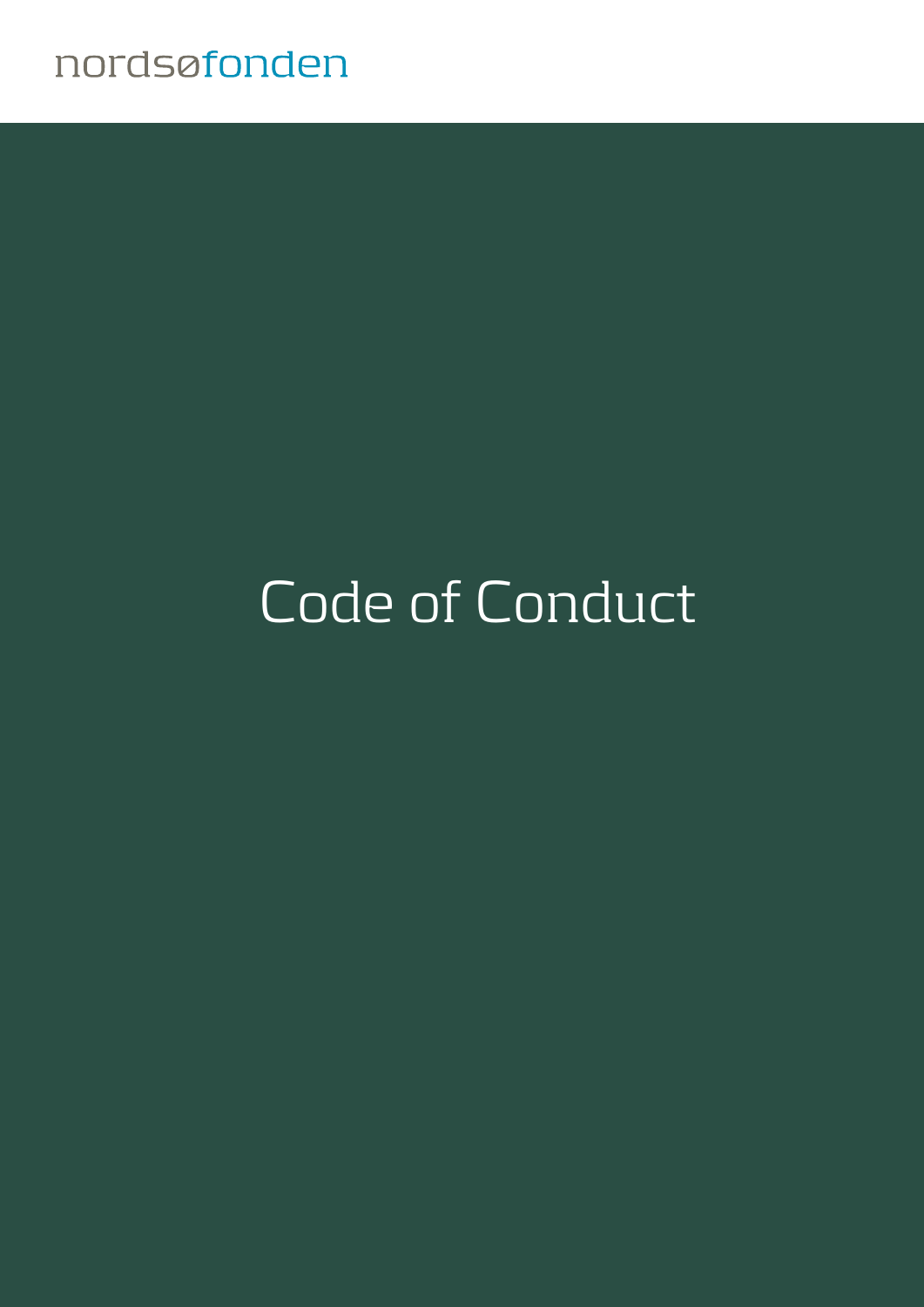## **Contents**

- **1. Preface**
- **2. Working environment**
- **3. Privacy**
- **4. Secondary employment**
- **5. Financial soundness**
- **6. Environment and climate**
- **7. IT security**
- **8. Gifts and events**
- **9. Freedom of speech**
- **10. Conflicts of interest and impartiality**
- **11. Insider trading**
- **12. Money laundering**
- **13. Approach to suppliers**
- **14. Competition**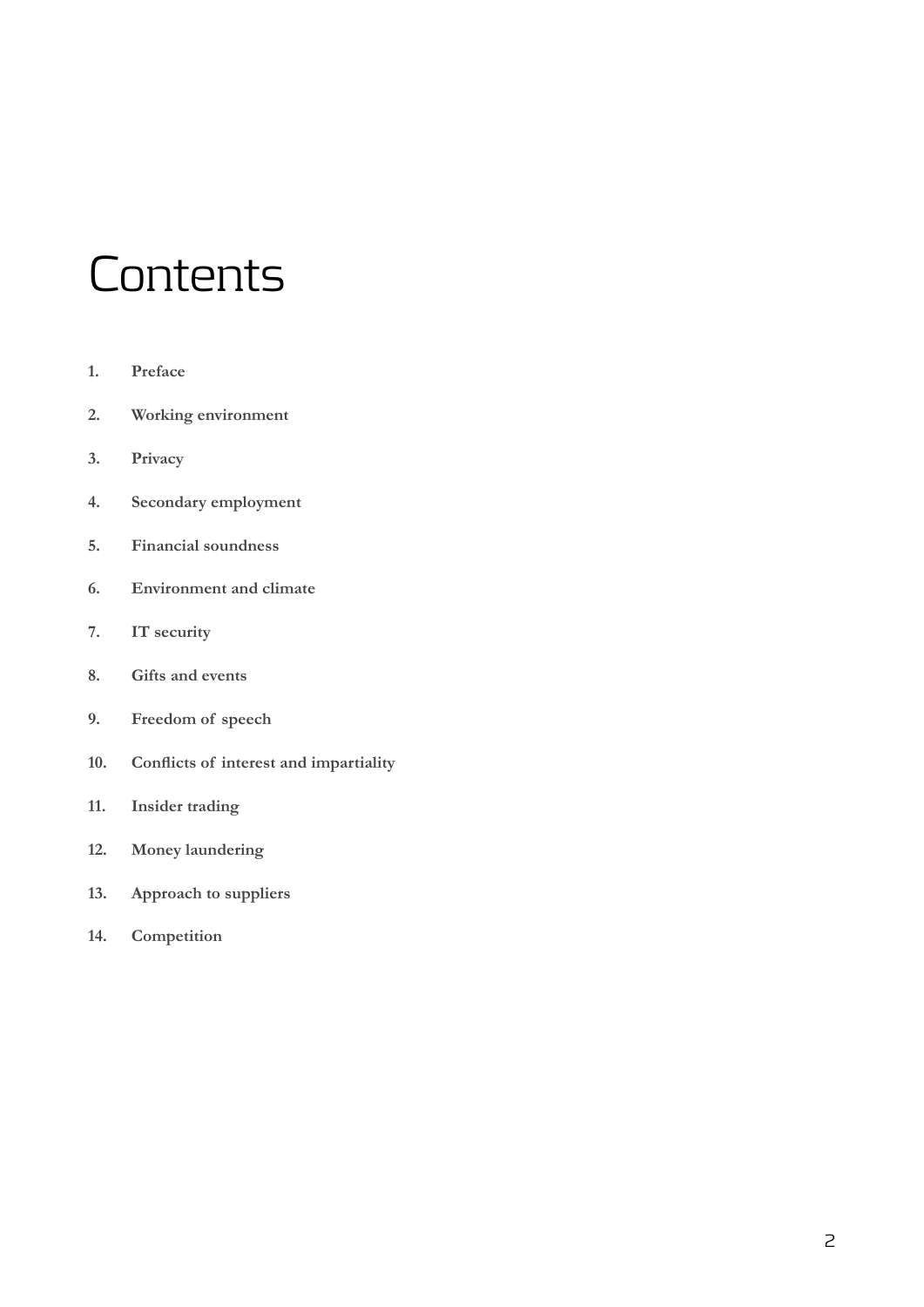#### **1. Preface**

Nordsøfonden is the Danish state-owned oil and gas company managing state participation in licences in the Danish area. Nordsøfonden recognizes the role we play in Danish society and our responsibility towards our partners as well as our owners and employees.

Nordsøfonden is committed to fulfilling our mandate by adhering to sound and transparent business principles. This includes strict compliance with all international standards governing business integrity, as well as adherence to law. Employees must abide by this and do business in an open and ethical manner.

Employees are obliged to familiarize themselves with the guidelines described in our Code of Conduct and the values on which they are based. Our Code of Conduct is supported by documents that describe the policies and guidelines in further detail.

#### **2. Working environment**

All employees are responsible for a healthy and safe working environment for everyone. To that end, we have established a working environment committee with employee and management representatives. The committee creates the framework for a good working environment, and ensures regular follow-up on employee satisfaction and working environment related issues.

#### **3. Privacy**

We respect the right to confidentiality and privacy. All data is processed in accordance with applicable rules.

Our privacy policy is supported by a number of internal business practices, and guidelines describe how we collect, protect and use personal data.

To ensure compliance with the GDPR requirements, we have appointed a data protection officer who is responsible for overseeing our data protection strategy and implementation.

#### **4. Secondary employment**

Secondary employment is both beneficial to the employees and Nordsøfonden, because employees get a broader knowledge of and contact with the surrounding community, and the general knowledge about Nordsøfonden is increased.

Secondary employment must be compatible with the employees' employment in Nordsøfonden, and must not involve a risk of conflicts of interest.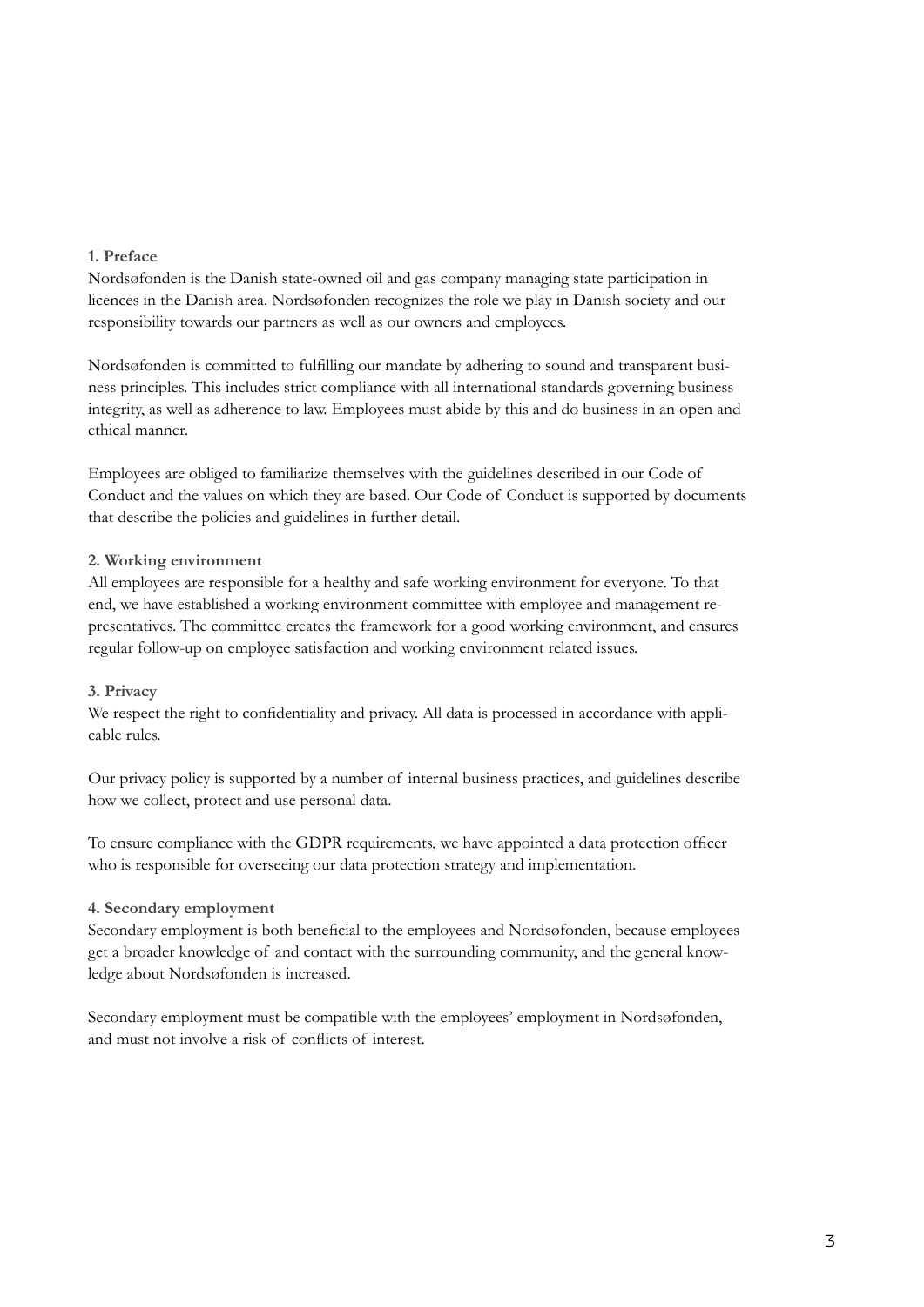#### **5. Financial soundness**

We do business in accordance with the administrative principles defined by the Danish State, including the principle of sound financial management and conduct. Among other things, we travel in a way that is appropriate and economically advantageous for Nordsøfonden. Before entering into major agreements, we carry out real market search and we are committed to ensuring that our suppliers deliver in the best and most cost effective way.

#### **6. Environment and climate**

We have a responsibility to minimise any adverse environmental impact of our activities.

We support and work towards choosing solutions that minimize the impact on the environment and the climate. We require that suppliers do the same, and that they are strictly compliant with the environmental legislation.

We commit ourselves to supporting activities that reduces resource consumption and waste both in the office and in the licences, we own.

#### **7. IT security**

Information security has a vital impact on our credibility and performance. Our information security policy ensures that critical and sensitive information and information systems retain their confidentiality, integrity and accessibility.

The level of protection is matched to risk and materiality, and complies with legal requirements and agreements entered into, including licence terms.

Our IT Safety Manual is a comprehensive guide to good IT conduct and sets out our IT policy.

#### **8. Gifts and events**

There must be no doubt about our objectivity and impartiality. Our policy lays down detailed rules on giving and receiving gifts and participation in events.

Employees cannot receive or give anything that can be perceived as a bribe. Permission to give gifts must be obtained from management in advance, and we keep a record of gifts that are given. Management in advance must approve participation in hospitality events and events free of charge. We keep a register of employee participation.

#### **9. Freedom of speech**

According to section 77 of the Constitutional Act "any person shall be at liberty to publish his ideas in print, in writing, and in speech, subject to his being held responsible in a court of law….."

It is both useful and natural that employees make use of their freedom of speech and participate in the public debate with knowledge and views.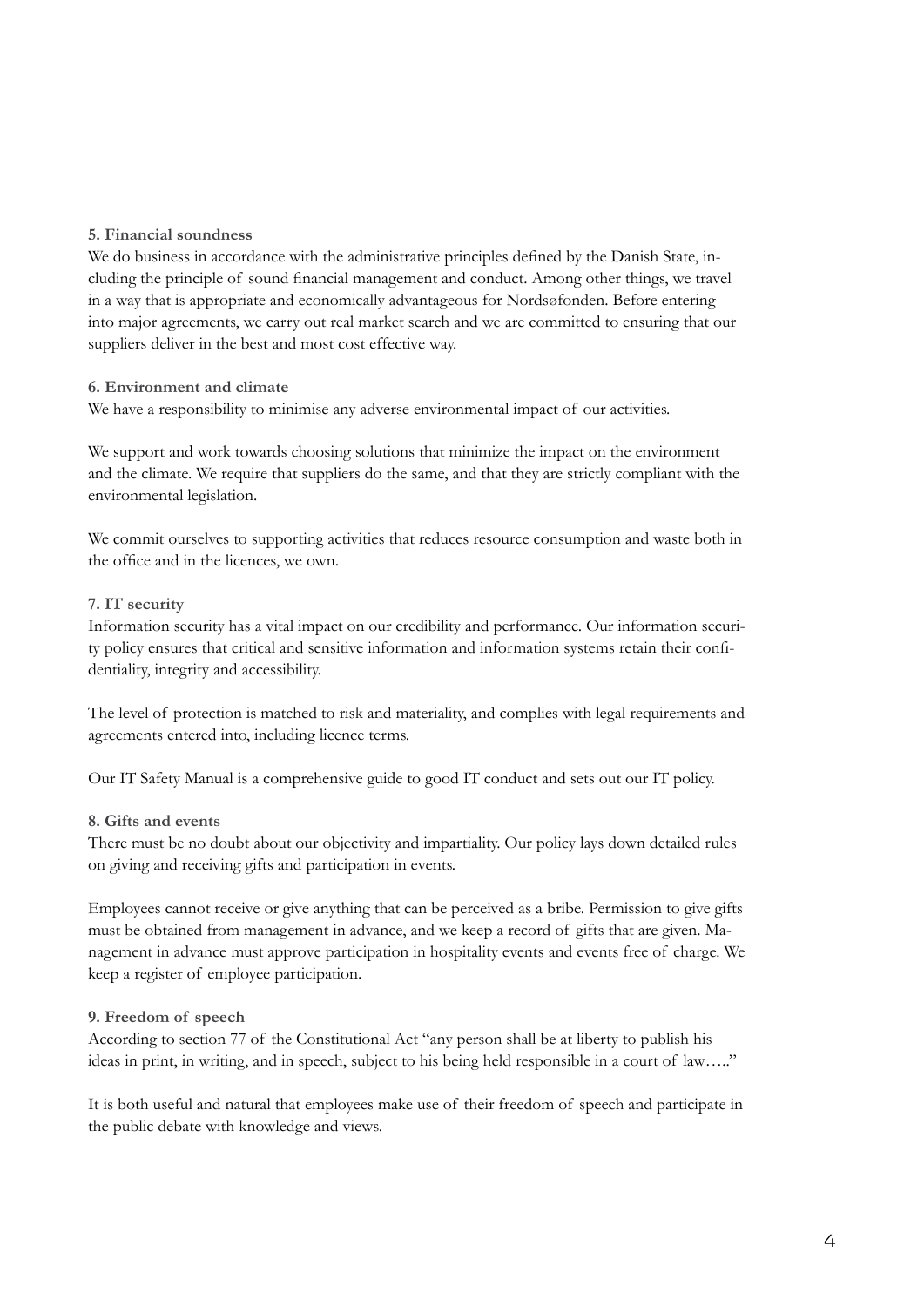Only a few restrictions apply to freedom of speech, e.g. confidential information, defamatory statements, and obviously incorrect information about the place of work.

Our size is limited and the distance between employees and management is short. Employees have full and direct access to the CEO or the board, if a problem needs to be addressed.

#### **10. Confidentiality**

Employees are subject to professional secrecy under the Public Administration Act and the Criminal Act.

Generally, employees can tell others about their work. However, the access to disclose information that employees have become aware of through their work is limited by the rules of professional secrecy.

Employees are bound by the rules of professional secrecy when an information by law or other valid provision is designated as confidential, or when it is necessary to keep the information secret in order to safeguard essential public or private interests.

Our employment contracts contain non-disclosure agreements, and employees have committed themselves to confidentiality when they gain knowledge of information that must be treated confidentially through their work.

#### **11. Conflicts of interest and impartiality**

The rules of disqualification are important both to protect employees and to ensure the confidence in Nordsøfonden.

Certain circumstances are deemed incompatible with work, and include, a particular personal or financial interest in the outcome of the case, close family relationship with someone who has such an interest, or circumstances that could cast even the slightest doubt on an employee's impartiality.

Disqualified employees do not participate in the consideration of the specific case.

Employees are obliged to notify management when they are disqualified or in doubt about their impartiality in connection with the consideration of a specific case.

#### **11. Insider trading**

Employees will have access to inside knowledge of listed companies.

Employees are obliged to pay particular attention not to disclosure inside information unauthorised and not to trade in shares in companies, with which Nordsøfonden enter into agreements, has disputes with, or otherwise conducts business with, when employees have inside knowledge of these companies.